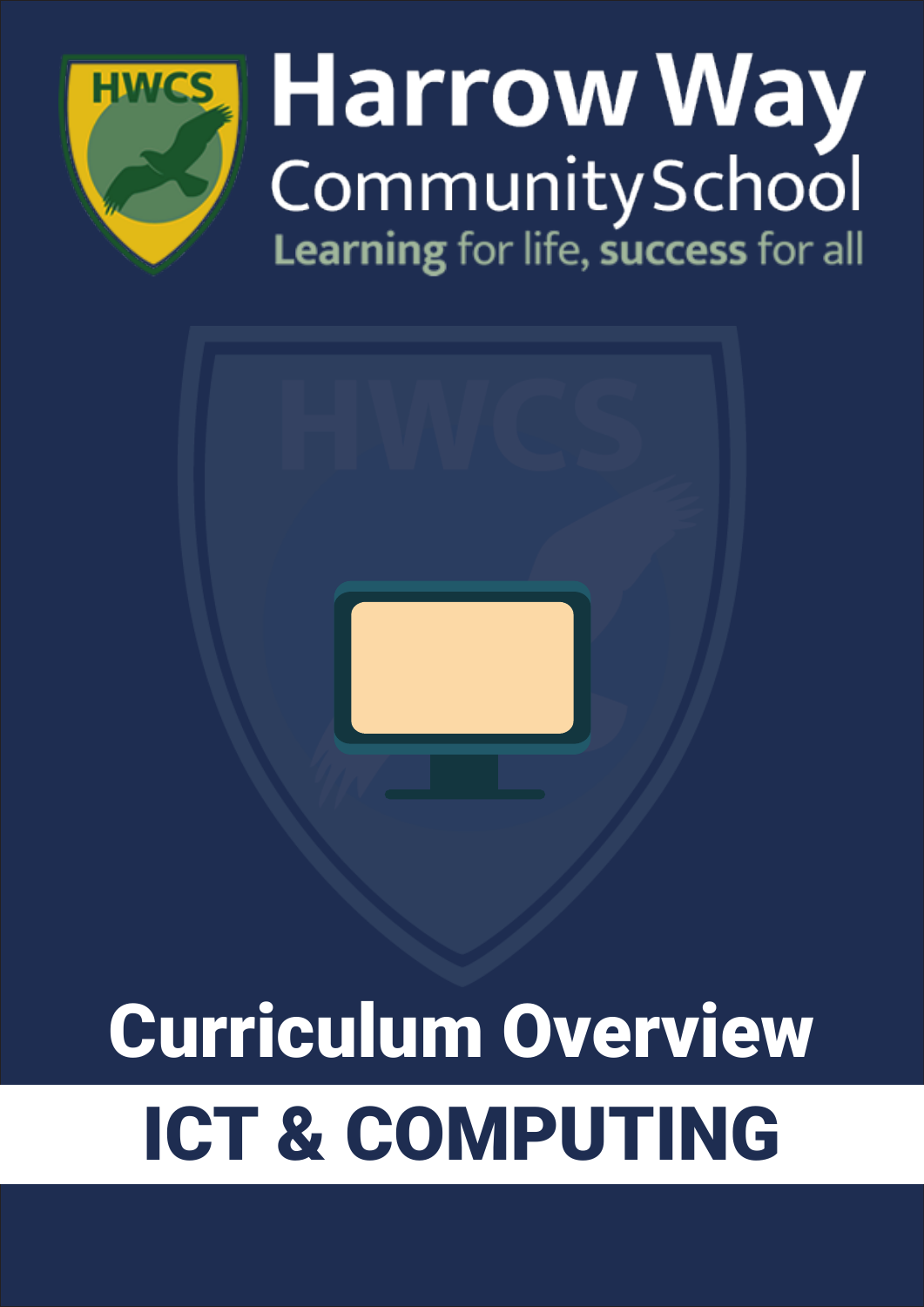## **Curriculum Overview**

| KS3                      | <b>Autumn Term</b>                                                                                                                   |                                    | <b>Spring Term</b>                                                                                          |                                                                                                            | <b>Summer Term</b>                                   |                                                           |
|--------------------------|--------------------------------------------------------------------------------------------------------------------------------------|------------------------------------|-------------------------------------------------------------------------------------------------------------|------------------------------------------------------------------------------------------------------------|------------------------------------------------------|-----------------------------------------------------------|
| Year <sub>7</sub>        | Induction (Logging<br>on, Google classroom<br>and email)<br>X1 - Computer<br><b>Scientist Careers</b><br>X5 - Data<br>representation | X6 - Computer<br>systems           | X6 - Spy school<br>spreadsheet tasks                                                                        | X3 - E Safety -<br>Personal data, Social<br>Media, Cyber bullying<br>X3 - Idea Badges for<br>certification | X6 - Programming -<br>Computational<br>thinking      | X6 - Theme park<br>project                                |
| Year <sub>8</sub>        | X1 - Computer<br>scientist careers<br>X6 - Data<br>representation - X5                                                               | X6 - Computing and<br>Networking - | X3 - E Safety -<br>Personal data, Social<br>Media, Cyber<br>bullying<br>X3 - Logo Quiz in<br>Excel by Video | X3 - Excel Quiz<br>development<br>X3 - Computational<br>thinking X1 Then<br>Programming X2                 | X8 - Programming X6<br>then sorts and<br>searches X2 | X4 - Stop animation<br>project.                           |
| Year 9                   | X1 - Escape room<br>X6 - Data<br>Representation                                                                                      | X7 - Getting to know<br>a computer | X6 - Networking<br>includes protocols.                                                                      | X10 - Programming                                                                                          | X7 Introduction to<br>Database                       | X3 - Security and Acts<br>- Cyber go.<br>X1 - Summer quiz |
| How can parents<br>help? |                                                                                                                                      |                                    |                                                                                                             |                                                                                                            |                                                      |                                                           |

| KS4     | <b>Autumn Term</b>                                                          | <b>Spring Term</b>  | <b>Summer Term</b>         |
|---------|-----------------------------------------------------------------------------|---------------------|----------------------------|
| Year 10 | Discovering a greater understanding of the<br>topics New Specification J277 | 1.4 System security | 2.1 Algorithms *           |
|         |                                                                             | 1.5 System software | 2.2 Programming techniques |
|         | X1 Escape Room                                                              |                     |                            |